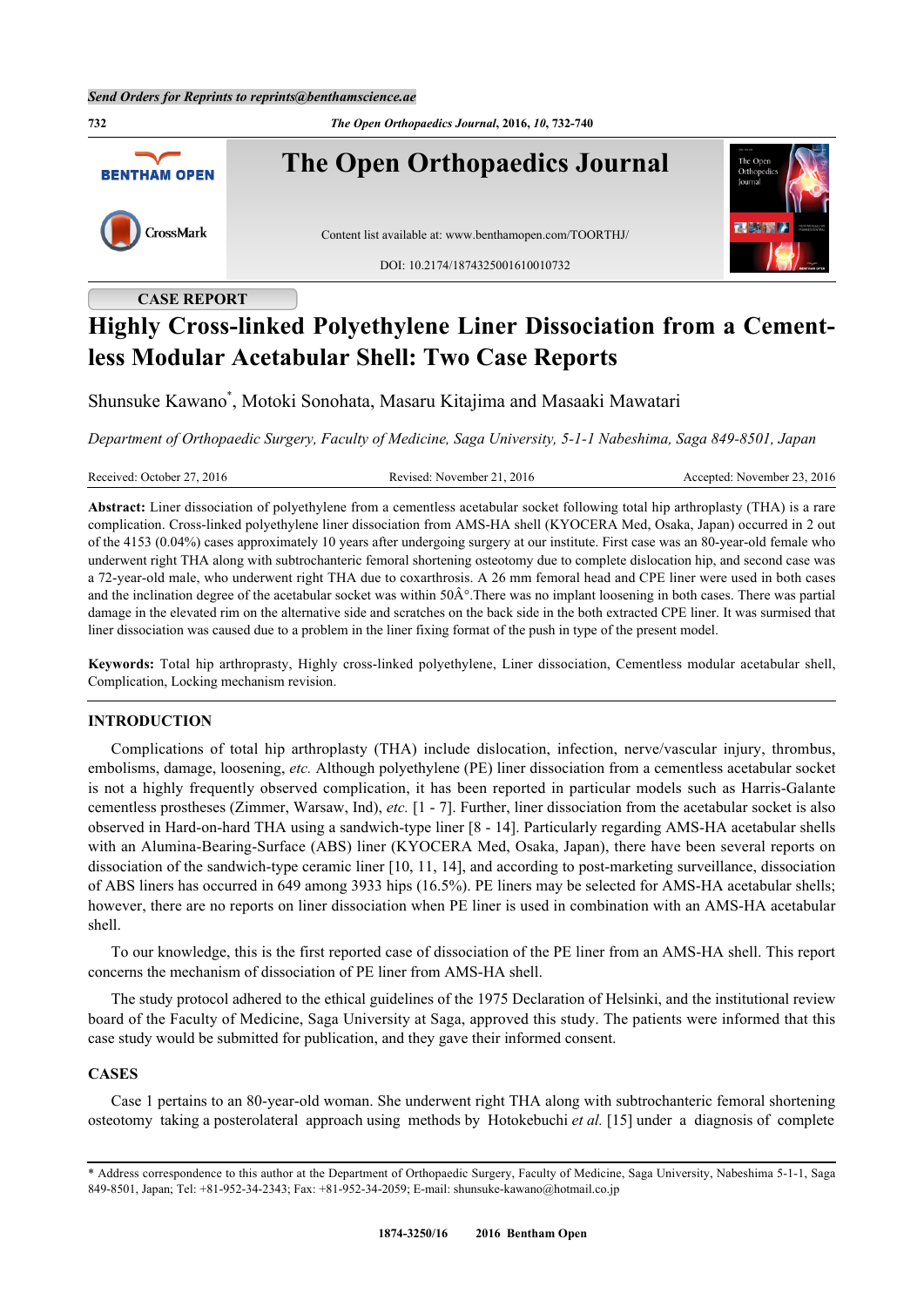dislocation hip. An AMS-HA acetabular shell (outer diameter 44mm, inner diameter 38mm) with a cross-linked polyethylene (XLPE) liner was set in the acetabulum with four screws and a cementless proximal-hydroxyappatitecoated femoral component (a PerFix-HA #13-M stem) was used along with a 26 mm zirconia ball (Kyocera Medical, Osaka, Japan). An AMS-HA acetabular shell is a push in type liner fixing format for gripping the groove of a liner with four clicks, having a structure whereby rotatable fixation contributes to one section (Fig. **[1](#page-1-0)**). Regarding the XLPE liner, a calcium-stearate-free GUR 1050 ultra-high-molecular-weight PE resin was used to create a compression-molded sheet stock, which was then machined into the final implant geometry. Prior to machining, the compression-molded sheet was subjected to a process consisting of gamma-ray irradiation of 35 kGy in air to achieve the desired level of cross-linking and then annealed at 110 °C for 12 h in nitrogen to reduce the concentration of free radicals. After machining, the liners were sterilized with 25-kGy gamma-ray irradiation in nitrogen (total 60 kGy) and prepared [[16,](#page-7-4) [17\]](#page-7-5). The gamma-ray irradiation amount of 60 kGy in total is similar to that reported in most previous studies using XLPE [\[18\]](#page-8-0). The inclination angle of the socket was 48 degrees, the anteversion angle was 26 degrees, the vertical distance from the tear drop to the center of the femoral head was 17 mm, and the horizontal distance was 22 mm. No problems were observed until 9 years following surgery (Fig. **[2a](#page-2-0)**); however, an aching pain and abnormal sound occurred in the right hip joint after 9 years and 8 months. A plain X-ray revealed that the right femoral head had deviated to the outer upper side of the acetabular socket; however, osteolysis was not observed in the vicinity of the acetabulum and femoral implant (Fig. **[2b](#page-2-1)**). Upon Surgery, the XLPE liner had dissociated inwards and downwards from the acetabular socket; however, no problems were observed in the four clicks, which is the liner gripping mechanism of the acetabular socket, with no looseness. Fixation of the femoral component was good with no macroscopic observation of the trunnion, and so revision surgery on the liner was conducted and the ball was exchanged. The extracted XLPE liner was observed with partial damage in the elevated rim on the alternative side and end section surface along with scratches on the back side (Figs. **[2c](#page-2-2)** and **[2d](#page-3-0)**, Table **[1](#page-1-1)**).

<span id="page-1-0"></span>

**Fig. (1).** Photograph showing the AMS-HA acetabular shell. Four nails for holding the polyethylene liner (four circle marks), and one prominently for rotation stability (arrow head mark).

<span id="page-1-1"></span>

|  |  | Table 1. Findings from the extracted liner. |  |
|--|--|---------------------------------------------|--|
|  |  |                                             |  |

| <b>Alternative side</b>                                                                                                                                                                                                                                          |                       | <b>Back side</b>     |                                                                                                                                            |  |
|------------------------------------------------------------------------------------------------------------------------------------------------------------------------------------------------------------------------------------------------------------------|-----------------------|----------------------|--------------------------------------------------------------------------------------------------------------------------------------------|--|
| <b>Anterior side</b>                                                                                                                                                                                                                                             | <b>Posterior side</b> | <b>Anterior side</b> | <b>Posterior side</b>                                                                                                                      |  |
| <b>Case 1</b> Surface of the end face is crushed due to friction <b>Partial</b> damage to the<br>with the stem neck following dissociation, which elevate rim and end face click of the shell in the<br>is believed to have caused exfoliation in some<br>lareas | surface               | upper center         | Partial scratches from the Belt-like scratch marks caused by the<br>click of the shell occurring in the<br>process leading to dissociation |  |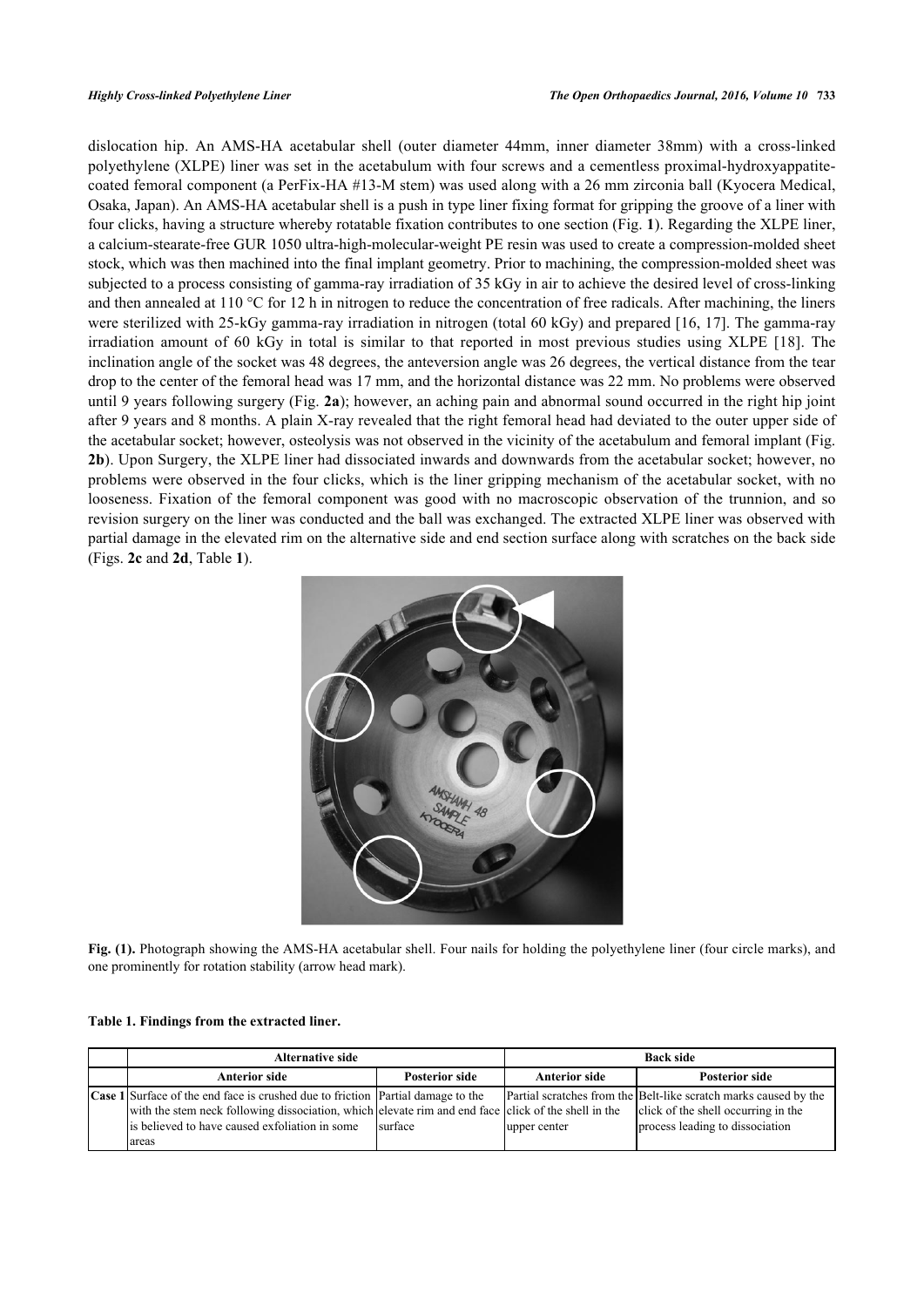#### **734** *The Open Orthopaedics Journal, 2016, Volume 10 Kawano et al.*

| (Table 3) contd |  |
|-----------------|--|
|-----------------|--|

<span id="page-2-0"></span>

| <b>Alternative side</b>                                                                             |                       | <b>Back side</b>     |                                                                  |  |
|-----------------------------------------------------------------------------------------------------|-----------------------|----------------------|------------------------------------------------------------------|--|
| <b>Anterior side</b>                                                                                | <b>Posterior side</b> | <b>Anterior side</b> | <b>Posterior side</b>                                            |  |
| <b>Case 2</b> Surface of the end face is crushed due to friction <b>Partial</b> damage to the       |                       |                      | Partial scratches from the Scratch marks throughout a large area |  |
| with the stem neck following dissociation, which elevate rim and end face click of the shell in the |                       |                      | caused by the click of the shell                                 |  |
| is believed to have caused exfoliation in some                                                      | surface               | lower center         | occurring in the process leading to                              |  |
| lareas                                                                                              |                       |                      | dissociation                                                     |  |



<span id="page-2-1"></span>**Fig. (2a).** Photograph showing the Case 1. Nine years post-THA.



<span id="page-2-2"></span>**Fig. (2b).** Nine years and eight months post-THA. Radiographs demonstrated supralateral subluxation of the right femoral head from the acetabular component, but there was no loosening of the acetabular or femoral implants.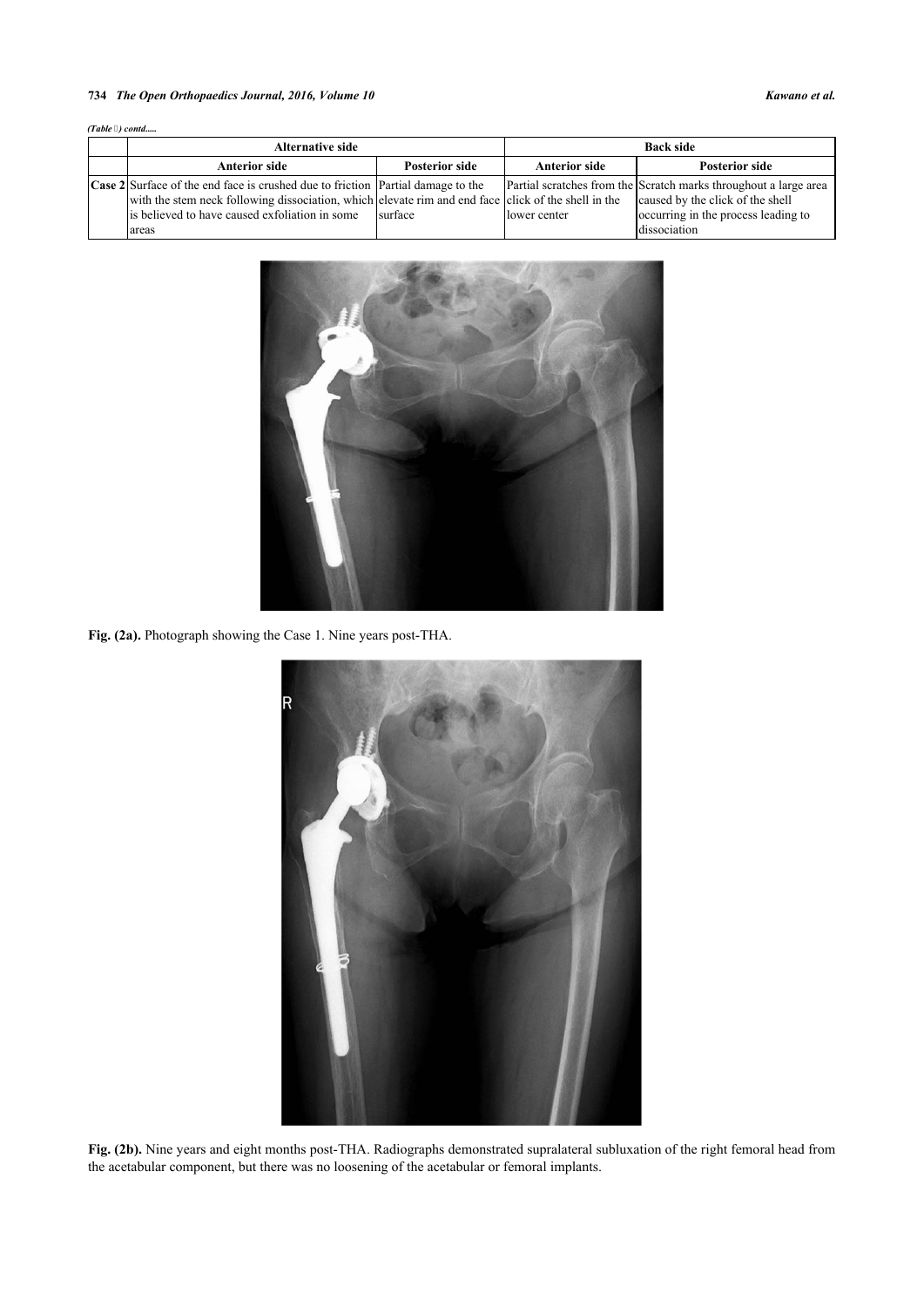

**Fig. (2c).** The removed acetabular liner that looking alternative side view.

<span id="page-3-0"></span>

**Fig. (2d).** The removed acetabular liner that looking back side view. There is scratch by folding nail of liner (arrow head mark).

Case 2 pertains to a 72-year-old man. He underwent right THA from a posterolateral approach due to a diagnosis of coxarthrosis. An AMS-HA acetabular shell (outer diameter 50 mm, inner diameter 44 mm) with an XLPE liner was set in the acetabulum with two screws, and a cementless proximal-hydroxyappatite-coated femoral component (a PerFix-HA #12-M stem) was used along with a 26 mm zirconia ball (Kyocera Medical, Osaka, Japan). The inclination angle of the socket was 50 degrees, the anteversion angle was 1 degree, the vertical distance from the tear drop to the center of the femoral head was 27 mm, and the horizontal distance was 33 mm. Although no problems were observed till 9 years following surgery (Fig. **[3a](#page-4-0)**), inguinal pain in the right hip occurred at 9 years and 10 months following surgery. Although a plain X-ray revealed that the right femoral head had deviated to the outer upper side of the acetabular socket, osteolysis was not observed in the vicinity of the acetabulum and femoral implant (Fig. **[3b](#page-4-1)**). Upon surgery, the XLPE liner was found to have dissociated to the inner lower part from the acetabular socket in the same manner as case 1. No loosening of the acetabular socket was observed, but damage was observed in 1 among the 4 clicks, which is the liner gripping mechanism of the acetabular socket. Fixation of the femoral component was good with no macroscopic observation of the trunnion, so revision surgery of the acetabulum side was carried out and the ball was exchanged. The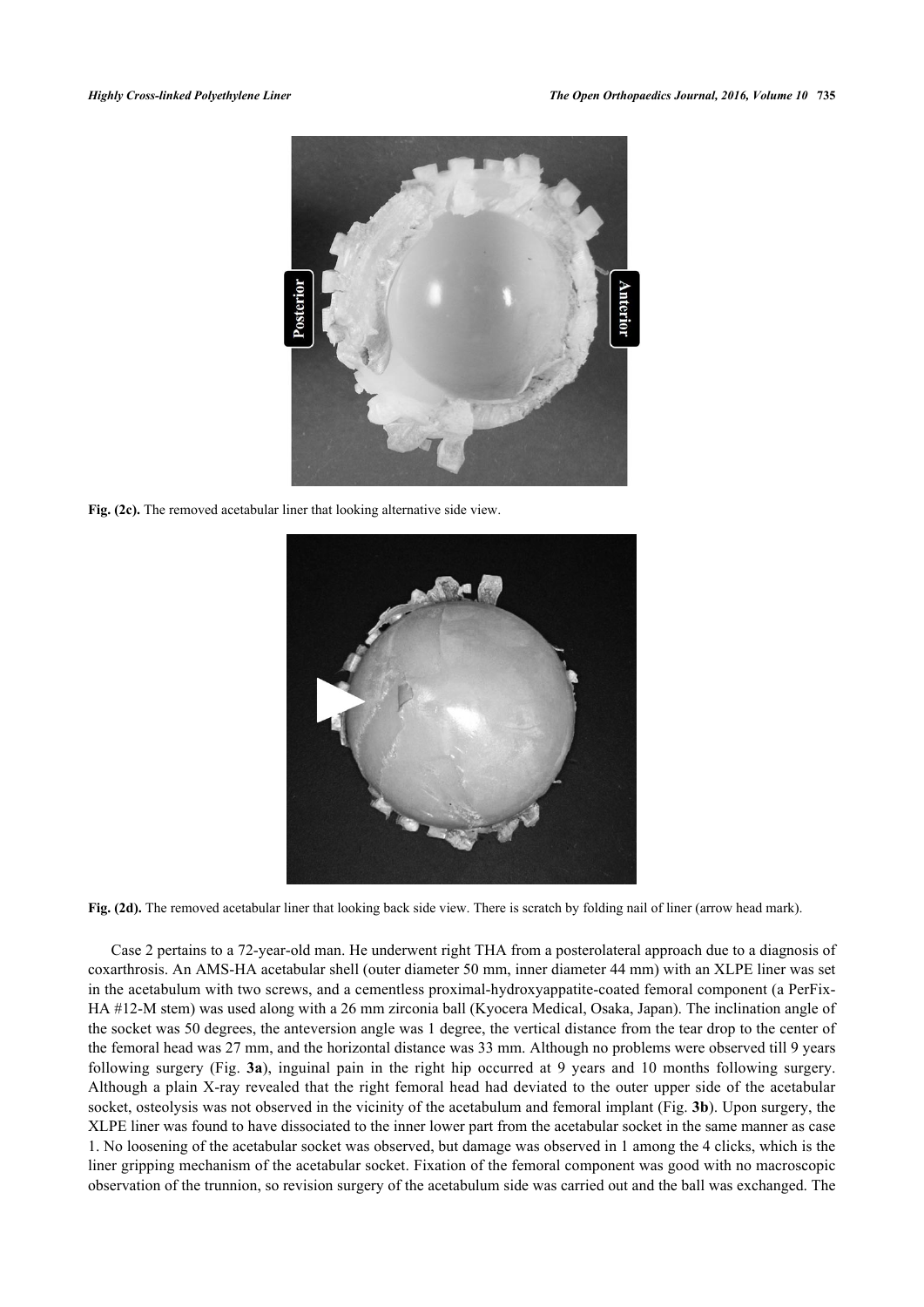extracted XLPE liner was observed with partial damage in the elevated rim of the alternative side and end section surface along with scratches on the back side (Fig. **[3c](#page-4-2)** and **[3d](#page-5-0)**, Table **[1](#page-1-1)**).

<span id="page-4-0"></span>

**Fig. (3a).** Only Figure 3: Photograph showing the Case 2. Nine years post-THA.

<span id="page-4-1"></span>

<span id="page-4-2"></span>**Fig. (3b).** Nine years post-THA.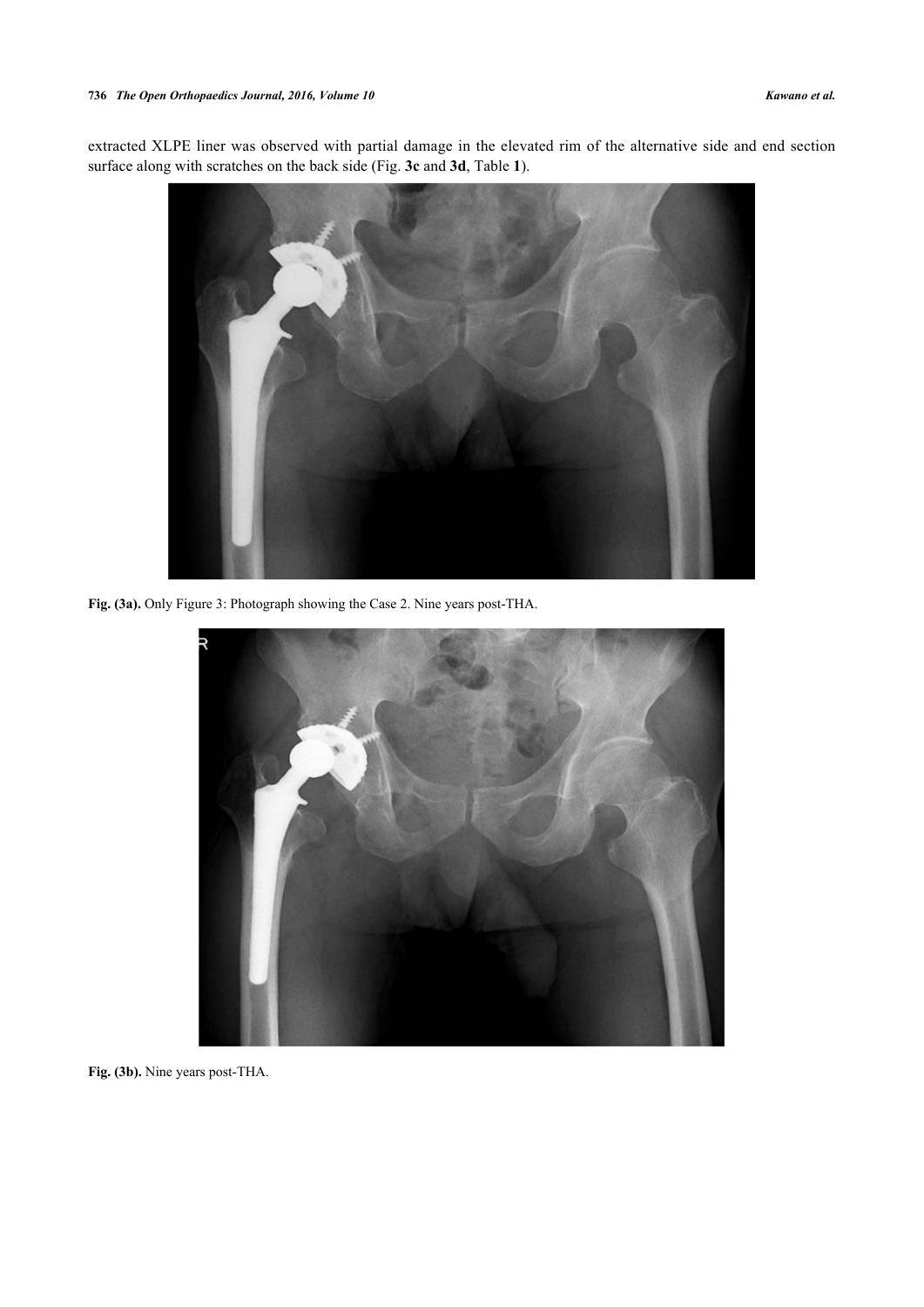

<span id="page-5-0"></span>**Fig. (3c).** Nine years and ten months post-THA. Radiographs demonstrated supra-lateral subluxation of the right femoral head from the acetabular component, but there was no loosening of the acetabular or femoral implants. Removed acetabular liner that looking alternative side view.



**Fig. (3d).** Removed acetabular liner that looking back side view. There is scratch by folding nail of liner. (arrow head mark).

### **DISCUSSION**

In this study, we experienced two cases of PE liner dissociation from an acetabular cementless metal socket, which is relatively rare. The inclination degree of the acetabular socket was within 50°, approximately 10 years had passed since surgery, and a 26 mm femoral head and XLPE liner were used in both cases. As of 2016, XLPE liner dissociation has been observed in only 2 of the 4153 cases (0.04%) at our institute, and according to a manufacturer's survey, it has occurred in 11 of 63057 cases (0.02%).

Hara *et al.* reported two cases of damage to the elevated rim of the XLPE liner using the present model. No damage to the conventional PE liner has been reported, and it is believed that damage to the rim of the liner was caused by oxidation due to using the annealed highly cross-linked method, leading to dissociation of the XLPE liner following this damage [\[19](#page-8-1)]. It is difficult to verify whether or not the dissociation was caused by this damage or whether the damage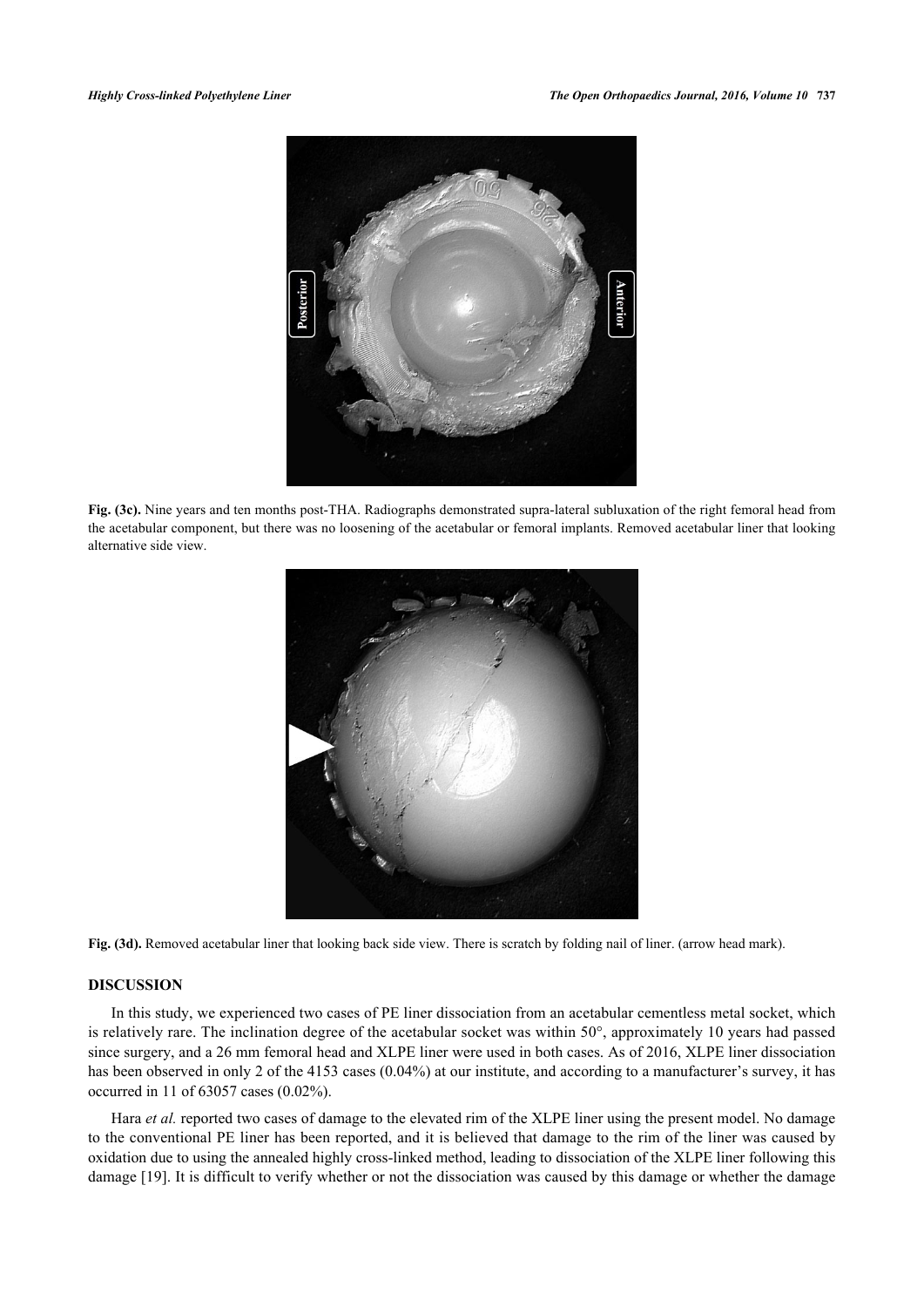was caused following dissociation; however, the elevated rim of the XLPE liner remained in Case 1, suggesting that dissociation occurred first at least in Case 1, and we concluded that dissociation of the XLPE liner occurred due to sinking of the posterior side inside the shell and rotating of the anterior side downwards, thereby causing friction between the liner and stem neck at the bottom part after dissociation.

There have been several reports on PE liner dissociation from cementless acetabular shells regarding Harris-Galante cementless prostheses. Harris-Galante cementless prostheses are considered problematic in that the PE liner is fixed by gripping the cementless acetabular shell with tines using a push in type liner fixing format [1 - 6]. Gonzalez Della Valle *et al.* mentioned that dissociation of the PE liner of Harris-Galante cementless prosthesis occurs *via* the following three mechanisms: (1) damage due to fatigued tines in titanium sockets;(2) increased micro motion in the socket liner interface; and (3) impingement of the stem neck and liner border [\[3](#page-7-6)]. The fixing formats of PE liners to cementless acetabular shells include push in, ring lock, locking groove, *etc.*; however, the liner fixing format of push in and ring lock have come to be considered problematic due to their weak fixing force, and so the locking groove fixing format is recommended [[20](#page-8-2)]. The configuration involving gripping the groove of the PE or XLPE liner with four clicks of the AMS-HA acetabular shell is also a push in type liner fixing format similar to Harris-Galante cementless prostheses, and it is believed that there was a problem with this fixing mechanism. Upon finite element method analysis of the present model, it was found that force concentrated in the clicking part, leading to a loss in the locking machinery when the groove of PE liner is damaged and ultimately causing dissociation. The size of the force is affected by the thickness of the PE liner, with the force increasing as the PE thins. In the present model, no dissociation of the PE liner has been observed in cases using a 22 mm femoral head; however, many cases of dissociation have been observed with sandwich type ABS liners, and it is surmised that the liner thickness is involved in the occurrence of dissociation. Scratch marks from the gripping click have been observed on the back side upon analysis of extracted PE liners, and it is surmised that force concentrated on the clicking part of the liner gripping, causing the locking machine of the clicking part to gradually break, leading to dissociation. Moreover, increased load due to increased alternative torque accompanying enlargement of the femoral head and the structural problem of the rotatable fixation contributing to one area are also believed to cause micro motion and back side wear, which may have enhanced polyethylene liner dissociation.

In other models, Gray *et al.* reported that offset, face-change polyethylene liners dissociate due to enlargement of the inclination angle of the acetabular socket [[7](#page-7-7)]. The inclination angle of the acetabular socket was within 50° in the present cases, and it is believed there were no problems with setting of the socket.

AMS-HA acetabular shells have a problem with the liner fixing format, which may cause dissociation due to an enlarged femoral head, rim impingement, and declined strength at XLPE. Moreover, in recent years, a tendency has been observed for the femoral head to enlarge, with the same problem potentially occurring in other models, and it is believed that a strong locking groove fixing format is required.

### **CONCLUSION**

Attention is required regarding AMS-HA acetabular shells as they are problematically of a push in type liner fixing format having a danger of PE liner dissociation.

### **LIST OF ABBREVIATIONS**

| ABS         | Alumina-bearing-surface   |
|-------------|---------------------------|
| PE          | Polyethylene              |
| THA         | Total hip arthroplasty    |
| <b>XLPE</b> | Cross-linked polyethylene |

## **CONFLICT OF INTEREST**

The authors confirm that this article content has no conflict of interest.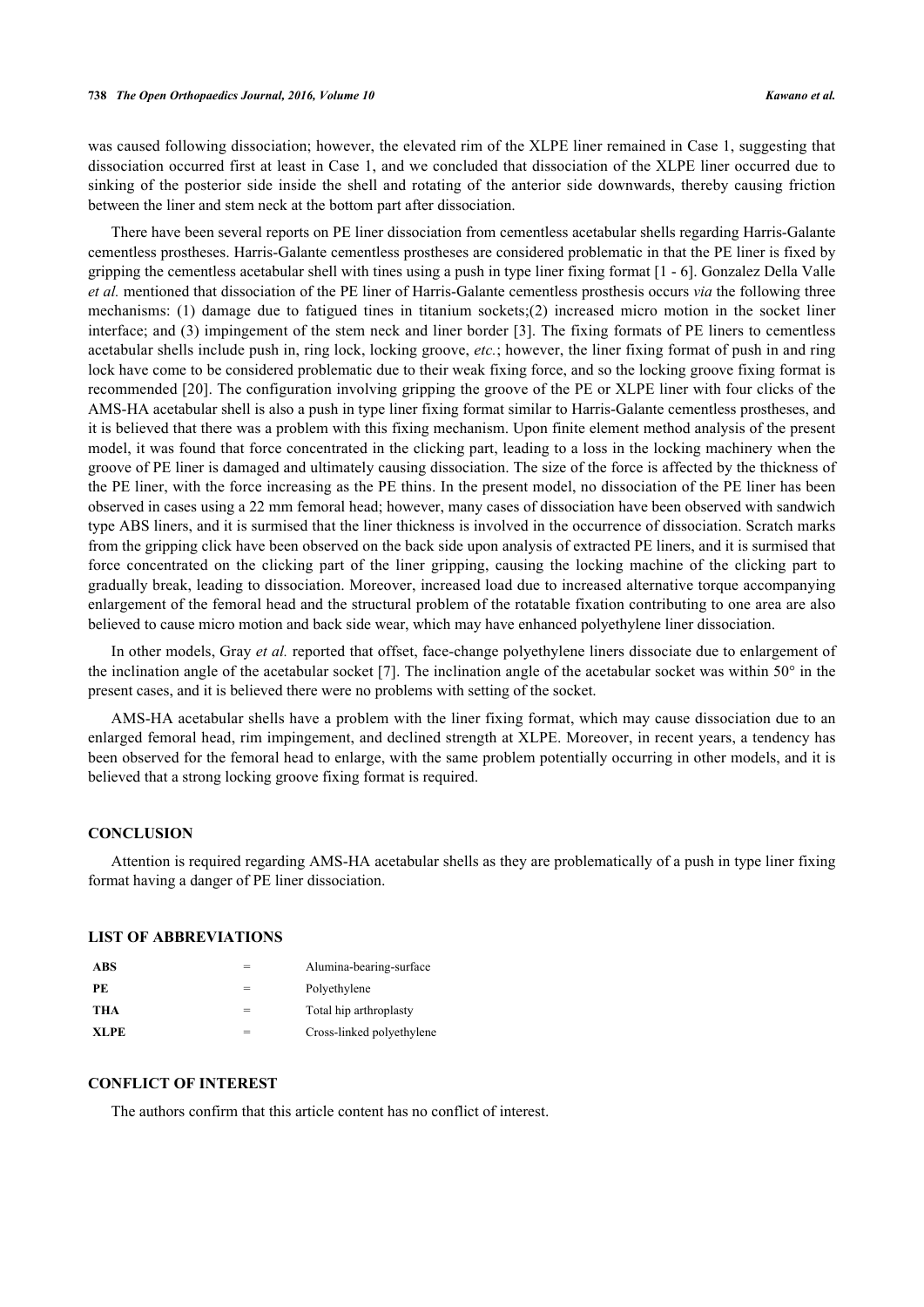## **ACKNOWLEDGEMENTS**

Declared none.

### **REFERENCES**

- [1] Han CD, Choe WS, Yoo JH. Late dissociation of the polyethylene liner from a modular acetabular metal shell after primary total hip arthroplastya report of five cases. Yonsei Med J 1998; 39(3): 277-82. [\[http://dx.doi.org/10.3349/ymj.1998.39.3.277](http://dx.doi.org/10.3349/ymj.1998.39.3.277)] [PMID: [9664834\]](http://www.ncbi.nlm.nih.gov/pubmed/9664834)
- [2] Louwerse RT, Heyligers IC. Late failure of the polyethylene liner fixation in an uncemented total hip arthroplasty. J Arthroplasty 1999; 14(3): 391-6.

[\[http://dx.doi.org/10.1016/S0883-5403\(99\)90070-0\]](http://dx.doi.org/10.1016/S0883-5403(99)90070-0) [PMID: [10220198](http://www.ncbi.nlm.nih.gov/pubmed/10220198)]

- <span id="page-7-6"></span>[3] González della Valle A, Ruzo PS, Li S, Pellicci P, Sculco TP, Salvati EA. Dislodgment of polyethylene liners in first and second-generation Harris-Galante acetabular components. A report of eighteen cases. J Bone Joint Surg Am 2001; 83-A(4): 553-9. [\[http://dx.doi.org/10.2106/00004623-200104000-00010](http://dx.doi.org/10.2106/00004623-200104000-00010)] [PMID: [11315784\]](http://www.ncbi.nlm.nih.gov/pubmed/11315784)
- [4] Mihalko WM, Papademetriou T. Polyethylene liner dissociation with the Harris-Galante II acetabular component. Clin Orthop Relat Res 2001; (386): 166-72. [\[http://dx.doi.org/10.1097/00003086-200105000-00021](http://dx.doi.org/10.1097/00003086-200105000-00021)] [PMID: [11347830\]](http://www.ncbi.nlm.nih.gov/pubmed/11347830)
- [5] Werle J, Goodman S, Schurman D, Lannin J. Polyethylene liner dissociation in Harris-Galante acetabular components: a report of 7 cases. J Arthroplasty 2002; 17(1): 78-81. [\[http://dx.doi.org/10.1054/arth.2002.29327](http://dx.doi.org/10.1054/arth.2002.29327)] [PMID: [11805929\]](http://www.ncbi.nlm.nih.gov/pubmed/11805929)
- [6] Saito S, Ryu J, Seki M, Ishii T, Saigo K, Mori S. Analysis and results of dissociation of the polyethylene liner in the Harris-Galante I acetabular component. J Arthroplasty 2008; 23(4): 522-6. [\[http://dx.doi.org/10.1016/j.arth.2007.06.004](http://dx.doi.org/10.1016/j.arth.2007.06.004)] [PMID: [18514868](http://www.ncbi.nlm.nih.gov/pubmed/18514868)]
- <span id="page-7-7"></span>[7] Gray CF, Moore RE, Lee GC. Spontaneous dissociation of offset, face-changing polyethylene liners from the acetabular shell: a report of four cases. J Bone Joint Surg Am 2012; 94(9): 841-5. [\[http://dx.doi.org/10.2106/JBJS.K.00506\]](http://dx.doi.org/10.2106/JBJS.K.00506) [PMID: [22552674](http://www.ncbi.nlm.nih.gov/pubmed/22552674)]
- [8] Milosev I, Trebse R, Kovac S, Cör A, Campbell P. Dissociation of the metal inlay from the polyethylene liner in an uncemented threaded cup. Arch Orthop Trauma Surg 2005; 125(2): 134-41. [\[http://dx.doi.org/10.1007/s00402-004-0781-3\]](http://dx.doi.org/10.1007/s00402-004-0781-3) [PMID: [15645272](http://www.ncbi.nlm.nih.gov/pubmed/15645272)]
- [9] Porat M, Parvizi J, Sharkey PF, Berend KR, Lombardi AV Jr, Barrack RL. Causes of failure of ceramic-on-ceramic and metal-on-metal hip arthroplasties. Clin Orthop Relat Res 2012; 470(2): 382-7. [\[http://dx.doi.org/10.1007/s11999-011-2161-y\]](http://dx.doi.org/10.1007/s11999-011-2161-y) [PMID: [22045071](http://www.ncbi.nlm.nih.gov/pubmed/22045071)]
- <span id="page-7-0"></span>[10] Akagi M, Nonaka T, Nishisaka F, Mori S, Fukuda K, Hamanishi C. Late dissociation of an alumina-on-alumina bearing modular acetabular component. J Arthroplasty 2004; 19(5): 647-51. [\[http://dx.doi.org/10.1016/j.arth.2004.02.027](http://dx.doi.org/10.1016/j.arth.2004.02.027)] [PMID: [15284989](http://www.ncbi.nlm.nih.gov/pubmed/15284989)]
- <span id="page-7-1"></span>[11] Hasegawa M, Sudo A, Uchida A. Alumina ceramic-on-ceramic total hip replacement with a layered acetabular component. J Bone Joint Surg Br 2006; 88(7): 877-82. [\[http://dx.doi.org/10.1302/0301-620X.88B7.17675\]](http://dx.doi.org/10.1302/0301-620X.88B7.17675) [PMID: [16798988](http://www.ncbi.nlm.nih.gov/pubmed/16798988)]
- [12] Popescu D, Gallart X, Garcia S, Bori G, Tomas X, Riba J. Fracture of a ceramic liner in a total hip arthroplasty with a sandwich cup. Arch Orthop Trauma Surg 2008; 128(8): 783-5. [\[http://dx.doi.org/10.1007/s00402-007-0536-z](http://dx.doi.org/10.1007/s00402-007-0536-z)] [PMID: [18066561](http://www.ncbi.nlm.nih.gov/pubmed/18066561)]
- [13] Kircher J, Bader R, Schroeder B, Mittelmeier W. Extremely high fracture rate of a modular acetabular component with a sandwich polyethylene ceramic insertion for THA: a preliminary report. Arch Orthop Trauma Surg 2009; 129(9): 1145-50. [\[http://dx.doi.org/10.1007/s00402-008-0662-2\]](http://dx.doi.org/10.1007/s00402-008-0662-2) [PMID: [18568354](http://www.ncbi.nlm.nih.gov/pubmed/18568354)]
- <span id="page-7-2"></span>[14] Kawano S, Sonohata M, Shimazaki T, Kitajima M, Mawatari M, Hotokebuchi T. Failure analysis of alumina on alumina total hip arthroplasty with a layered acetabular component: minimum ten-year follow-up study. J Arthroplasty 2013; 28(10): 1822-7. [\[http://dx.doi.org/10.1016/j.arth.2013.04.027](http://dx.doi.org/10.1016/j.arth.2013.04.027)] [PMID: [23684661](http://www.ncbi.nlm.nih.gov/pubmed/23684661)]
- <span id="page-7-3"></span>[15] Hotokebuchi T, Sonohata M, Shigematsu M, Mawatari M. A new device for a V-shaped subtrochanteric osteotomy combined with total hip arthroplasty. J Arthroplasty 2006; 21(1): 135-7. [\[http://dx.doi.org/10.1016/j.arth.2005.10.009](http://dx.doi.org/10.1016/j.arth.2005.10.009)] [PMID: [16446198](http://www.ncbi.nlm.nih.gov/pubmed/16446198)]
- <span id="page-7-4"></span>[16] Sato T, Nakashima Y, Akiyama M, *et al.* Wear resistant performance of highly cross-linked and annealed ultra-high molecular weight polyethylene against ceramic heads in total hip arthroplasty. J Orthop Res 2012; 30(12): 2031-7. [\[http://dx.doi.org/10.1002/jor.22148\]](http://dx.doi.org/10.1002/jor.22148) [PMID: [22644564](http://www.ncbi.nlm.nih.gov/pubmed/22644564)]
- <span id="page-7-5"></span>[17] Nakashima Y, Sato T, Yamamoto T, *et al.* Results at a minimum of 10 years of follow-up for AMS and PerFix HA-coated cementless total hip arthroplasty: impact of cross-linked polyethylene on implant longevity. J Orthop Sci 2013; 18(6): 962-8. [\[http://dx.doi.org/10.1007/s00776-013-0456-4\]](http://dx.doi.org/10.1007/s00776-013-0456-4) [PMID: [23963589](http://www.ncbi.nlm.nih.gov/pubmed/23963589)]